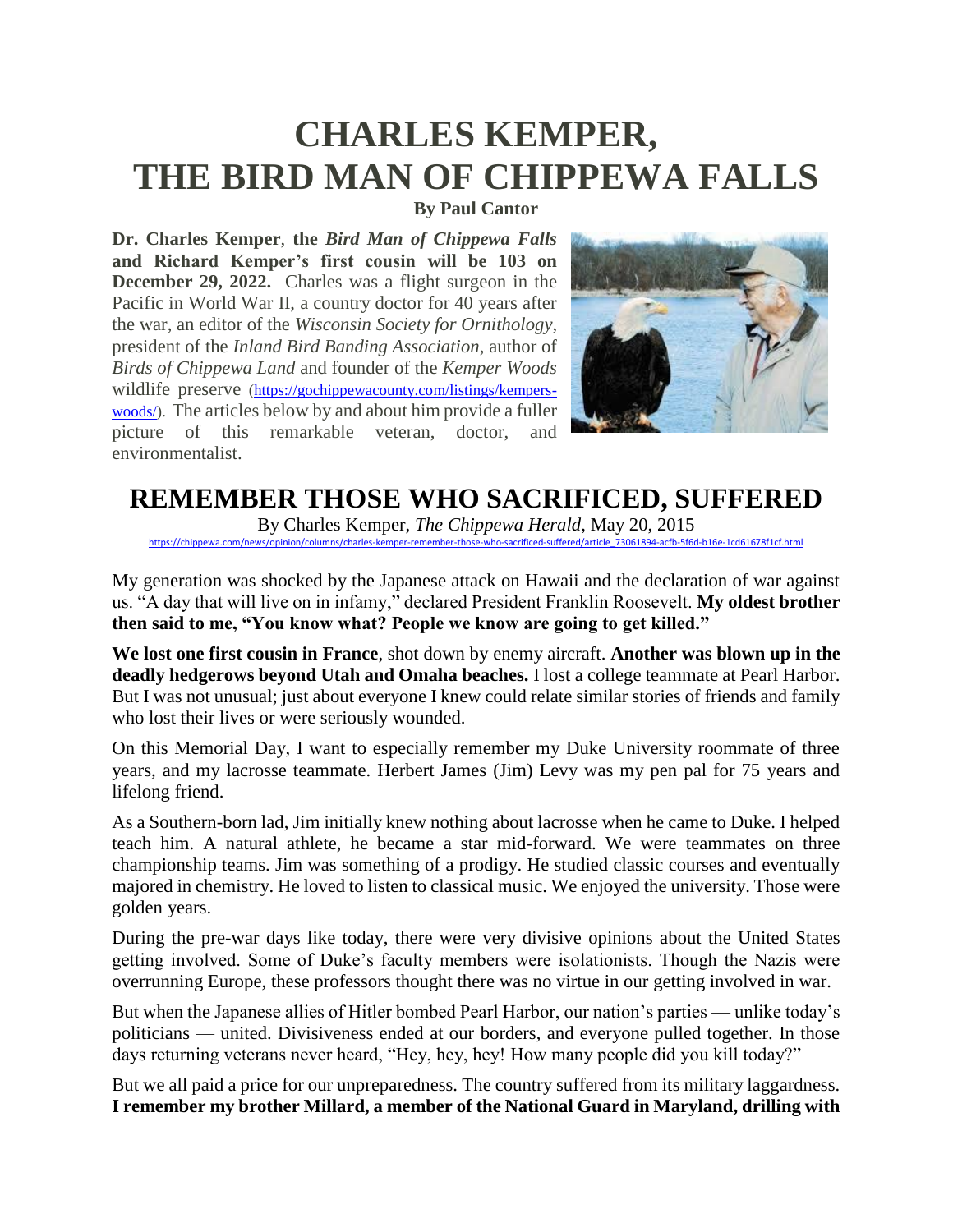**broomsticks instead of rifles.** And so many of our youth went to face deadly enemies, highly professional experienced battle veterans. There wasn't much time to adequately train our young drafters before they entered the combat theater.

Jim majored in chemistry at Duke, so the army assigned him as 81st chemical mortar battalion commander. He was a good choice, but he wrote later how he felt when he went into action with his unit. They had rehearsed landing maneuvers beforehand. But it was different the first time the enemy fired back, and Jim admitted he was scared. No wonder. It was hell. Many young Americans were to perish. Jim was the lone battalion commander who survived the initial wave of invaders at Omaha Beach.

Jim was a modest person, and he did not consider himself a hero. But he said he had a strong determination to conceal his personal fear from his command. Personally, this is a big part of being a military hero. He was explicit in telling me of that lonely feeling in the pit of his stomach that grew with each maneuver and preparation for the assault. And just as it began, the infantry commander of four assault teams on board his headquarter craft, along with a team of officers and personnel, were all killed.

They were all victims of a direct hit by large-caliber shore-based artillery. There were no survivors. Jim turned out to be the only one of the four company commanders of the 81st division who survived that day. Of the assault vehicles of Jim's company, only one jeep survived. So typical of almost every historical military battle, the stench of dead bodies of people and animals was unforgettable.

Despite the horrors and havoc and confusion and devastation, the beach was narrowly won! And what a price was paid to save future civilization from the likes of Adolph Hitler and his cohorts.

There isn't space here to quote all of Jim's detailed accounts. He passed away a short time ago. **Not too many World War II survivors are still alive. So, I stand among the few of his contemporaries to bear witness. Memories are fragile. The sad truth is that so many young people nowadays have never heard of these events. They know nothing about these fateful days, nor do they really care. How sad it is to learn that many Americans have never heard of any of this, as if it never happened.**

Monday is Memorial Day — time to refresh our memory and salute all our heroes. Jim became not only a great soldier, he was a superb historian, excellent writer and great American. He wrote:

*I was called upon to spend five years of my life in the army and I count myself most fortunate. I have no regrets of this segment of my life and feel that I paid an insignificant price for the privilege of being an American. I am still intensely patriotic and take great pride in what my generation accomplished*. *My prayers are that the real sacrifices made by so many will not have been in vain.*

Jim, I consider myself so fortunate to have known and shared some of your life; I wish it could have been more.

To the millions of American families who can relate to the sacrifices and suffering endured in this historic saga, I salute you. Give credit to the brave men and women who bravely suffered later in Korea, Vietnam, Iraq, Afghanistan, and wherever called upon.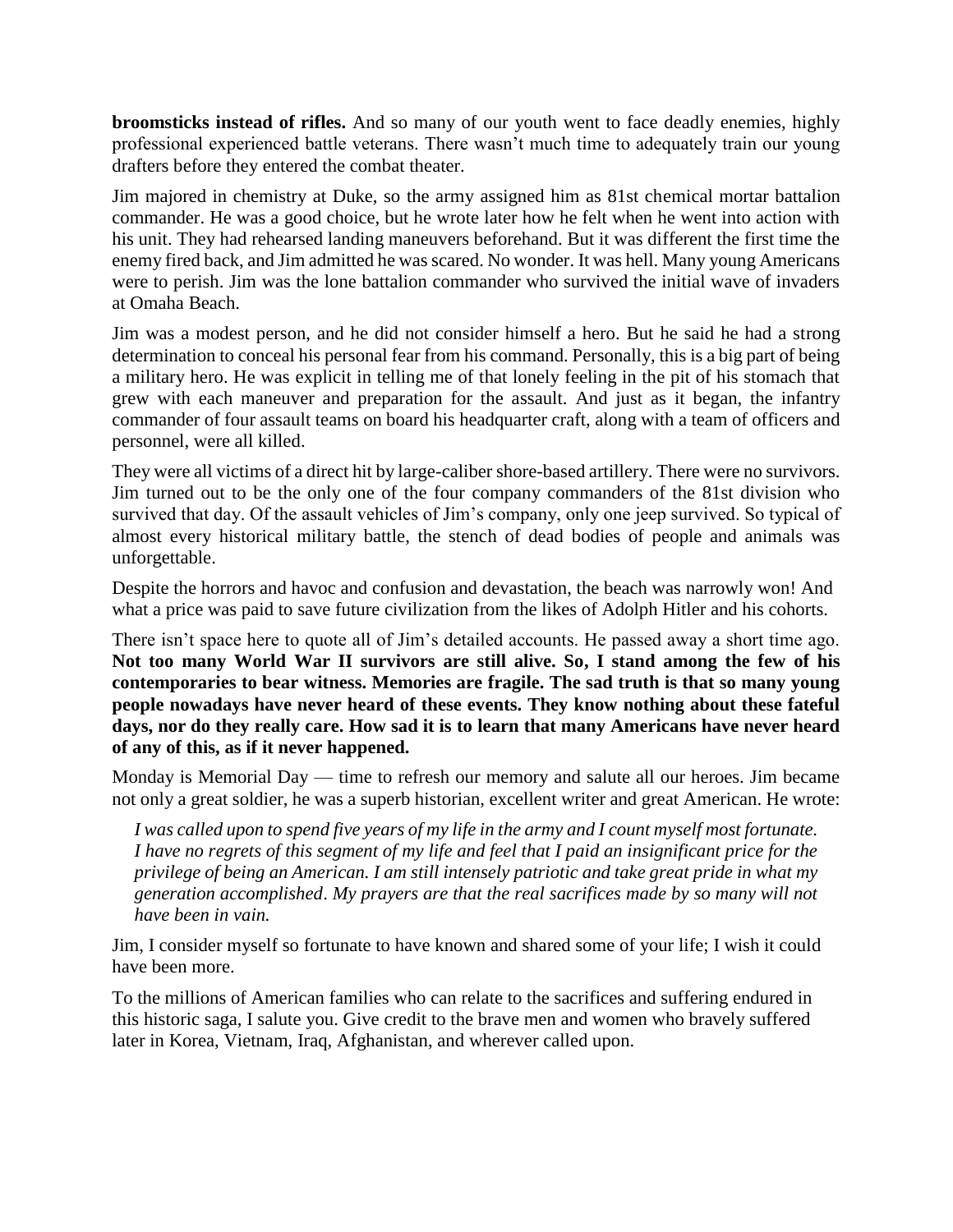## **A COUNTRY DOCTOR CAN'T FORGET HIS 40 YEARS OF HOUSE CALLS**

*Wall Street Journal,* **February 9, 2018**

<https://www.wsj.com/articles/a-country-doctor-cant-forget-his-40-years-of-house-calls-1518134157>

#### **'If someone was calling at 3 a.m.,' he says, 'I was out of bed and out of the house within 10 minutes.'**

'The relief in their eyes," said Dr. Charles Kemper. "That's what I saw when they opened the front door. There was often deep worry in their eyes, too, but the main thing I saw was relief: relief that I had come to their home, that I had arrived. That's a look that a man never forgets."

Dr. Kemper, now retired, is 98 years old. He lives in northern Wisconsin, in the town of Chippewa Falls, population 14,000, where he was a single-practice family physician for more than 40 years, from the 1940s into the 1980s.

We were talking about house calls. I wanted to speak with him because, with all the current controversy about health care—the fate of the Affordable Care Act; the recent proposal by business-and-financial titans Jeff Bezos, Warren Buffett and Jamie Dimon to upend the economics of medicine; the machinations of the big insurance companies—we sometimes forget that the so-called health-care industry



was not always, to America's families, a confusing and intimidating behemoth. Health care was life-size: a doctor you knew, a doctor who would drive his car to your house if you said you needed him.

"It was never a nuisance," Dr. Kemper said. The number of doctors who remember when house calls were common is shrinking fast; Dr. Kemper told me that, for him, it was not a once-in-awhile thing, but a basic part of his medical practice. When his patients were very sick, he went to them instead of asking them to get out of bed and come to him. "You could tell in a glance, when you arrived at a home, how serious the situation was," he said. "And then my attitude was: time to get to work. Let's get you the help you need."

He is dismissive of the term "health-care provider": "I saw myself as a country doctor," he said. He is mightily impressed by the technology available to physicians today, the myriad medical specialties and advances. He knows that the days of routine house calls are never coming back.

But when the phone by his bed would ring in the middle of a cold Wisconsin night, there was no feeling like it: "If someone was calling at 3 a.m., I didn't have to ask them if it was an emergency. They wouldn't be calling me if it wasn't. I was out of bed and out of the house within 10 minutes. I didn't waste time asking if they thought it could wait until morning. Of course it couldn't. They needed me there, and they needed me now."

The reward? "Every day, still, when I'm walking around town, people come up to me," he said. "They thank me. They say, 'You delivered all of our children, and now I'm a great-grandparent.' There were so many patients over the years that, I have to admit, sometimes I don't recognize them. But they will thank me, and I'll say, 'You're looking good,' and I don't know if they realize that they are making my day."

He still has his doctor's bag, black and bulky, that he carried into the homes of Chippewa Falls and the surrounding countryside. He believes that just the sight of it calmed his patients. It meant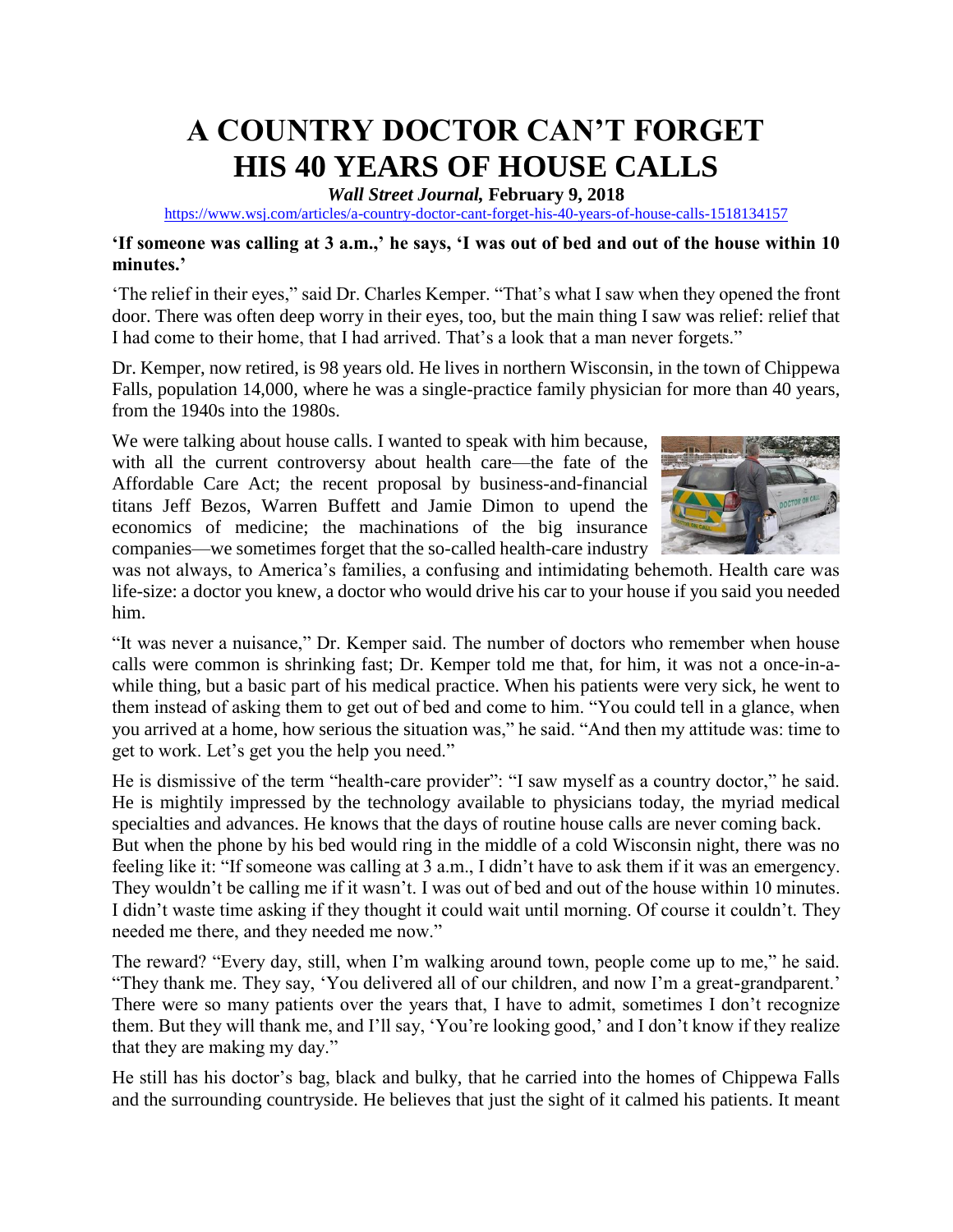that help had arrived. He keeps the bag in a closet at home: "There's a stethoscope in it, a blood pressure cuff, an otoscope to look in the ears, a light to look in the throat, some things to measure blood sugar . . . I had to replace all of those over the years, but the bag itself was sturdy. It made it through my whole career."

As medical care has become increasingly corporate, he said, "the private practitioners have been swallowed up, and the groups they become a part of have strict guidelines about how much time to spend with a patient, and how much to charge." A doctor getting into his or her car to drive 20 or 30 minutes to an anxious patient's home? Much too inefficient.

Yet Dr. Kemper said he would not trade those years of house calls for anything. His wife has died; his three children have long since left home. He moved out of the house on Maple Street where they were a family, and now lives in his modest old medical office next door, which he has converted into a residence.

Which may explain the recurring dream he has. "I'll dream that I have forgotten to see a patient," he said. "That I'm supposed to be somewhere to help someone, and that they're waiting for me, and I've forgotten. I'll wake up, and it will take me a few minutes to realize it was just a dream. I suppose that sounds ridiculous."

I told Dr. Kemper it didn't sound ridiculous at all. I asked him why he thought it was that he spent all those days and nights—all those years—driving to the homes of the ailing people who were waiting for him.

"That's why God puts a country doctor on Earth," he said.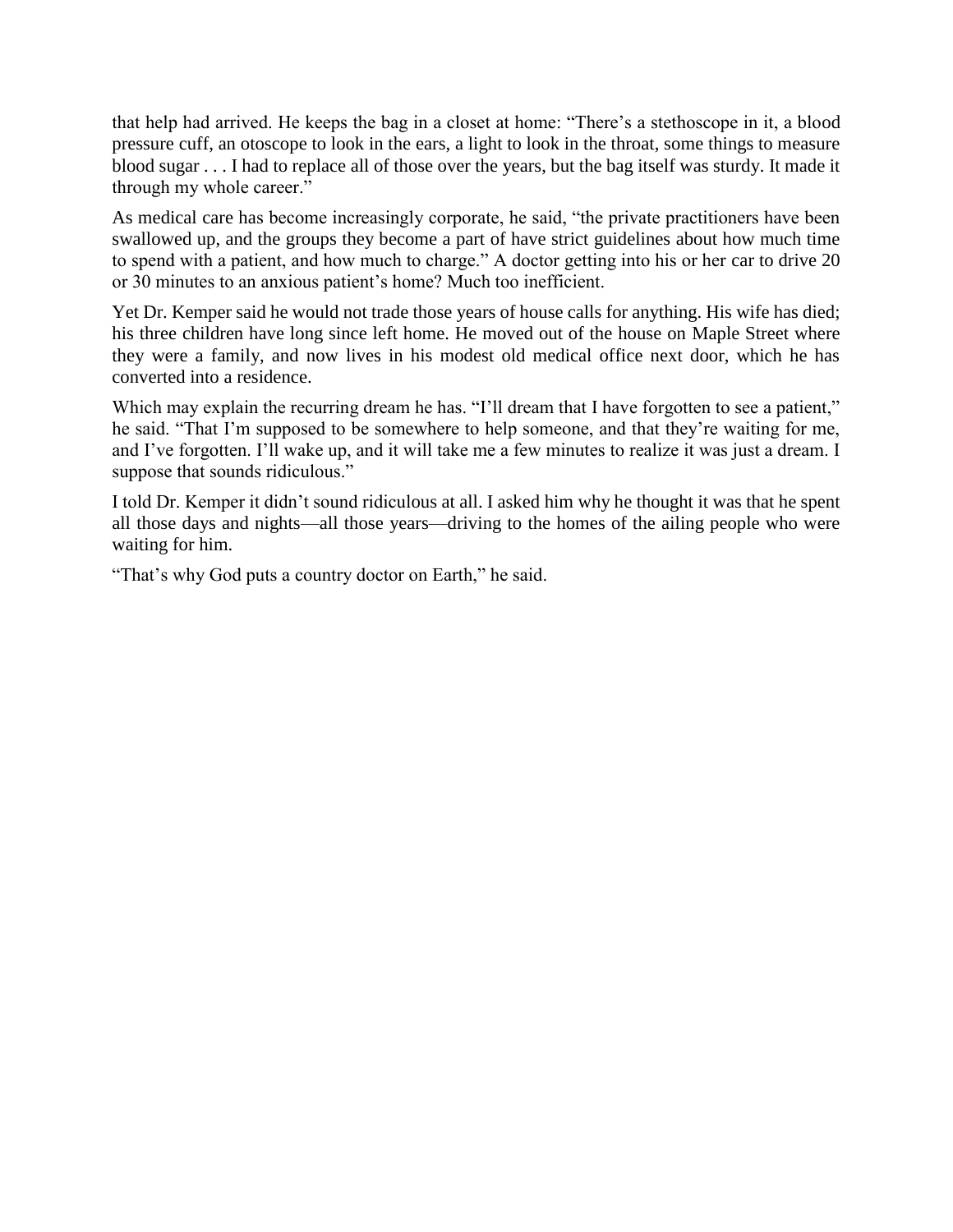# **BIRDS AND SURVIVAL**

Charles Kemper, Duke Magazine, Fall 2019 <https://alumni.duke.edu/magazine/articles/charles-kemper-40>

Studying birds is a kind of passion of mine," says Charles Kemper of Chippewa Falls, Wisconsin. Kemper, an old-style country doctor, remembers making house calls out in the country: "I always had my binoculars on the seat in the car beside me." **Kemper retired from medicine in 1992, but it doesn't look as if he'll ever retire from birding.**

Kemper, eighty-seven, is **an active member of the Chippewa Wildlife Society.** 

He still participates in the group's Christmas bird counts, although he missed the most recent one because he got snowed in while visiting family members in Denver.

But Kemper is more than your average weekend birdwatcher. For **some fifty years, he has been banding** birds as a licensed volunteer for the U.S. Fish and Wildlife Service. So far, he's banded about 86,000.

In **1996, he published a paper in Passenger Pigeon, an ornithological journal that is frequently cited in scientific literature.** The paper details his decades-long study of avian deaths at a local television tower. For forty-five years, beginning in 1957, Kemper or a helper visited the tower before dawn every morning during spring and fall migration seasons to count and identify the birds that had died in collisions with the tower the night before. His data provided scientists with valuable information about migration times and routes. "I guess if I wasn't such a nut, I wouldn't have bothered with it," he says. "But I was intensely interested."

Migrating birds are attracted to the lights on television, radio, and cell-phone towers and will circle them for hours. Many mornings, Kemper found hundreds of dead birds. One morning he found 11,000. In 2002, he discontinued his study because he was no longer finding dead birds. He says he's not certain why but speculates that birds are becoming accustomed to the towers.

Legendary ornithologist Chandler Robbins, a senior author of Birds of North America, says Kemper's tower study has been a significant contribution to ornithology. "Bird kills vary day to day and season to season, so it's important to get a long-term record," he says. "Quite a few people have done this for a night or two, but Dr. Kemper did it for years and years."

**At Duke, Kemper majored in biology, then attended medical school and interned at the University of Maryland in Baltimore. He served as a flight surgeon in the U.S. Air Force during World War II. While training at Fort Kelly in Texas, Kemper met Margaret Johnson, and they were married. Three weeks later he shipped out**.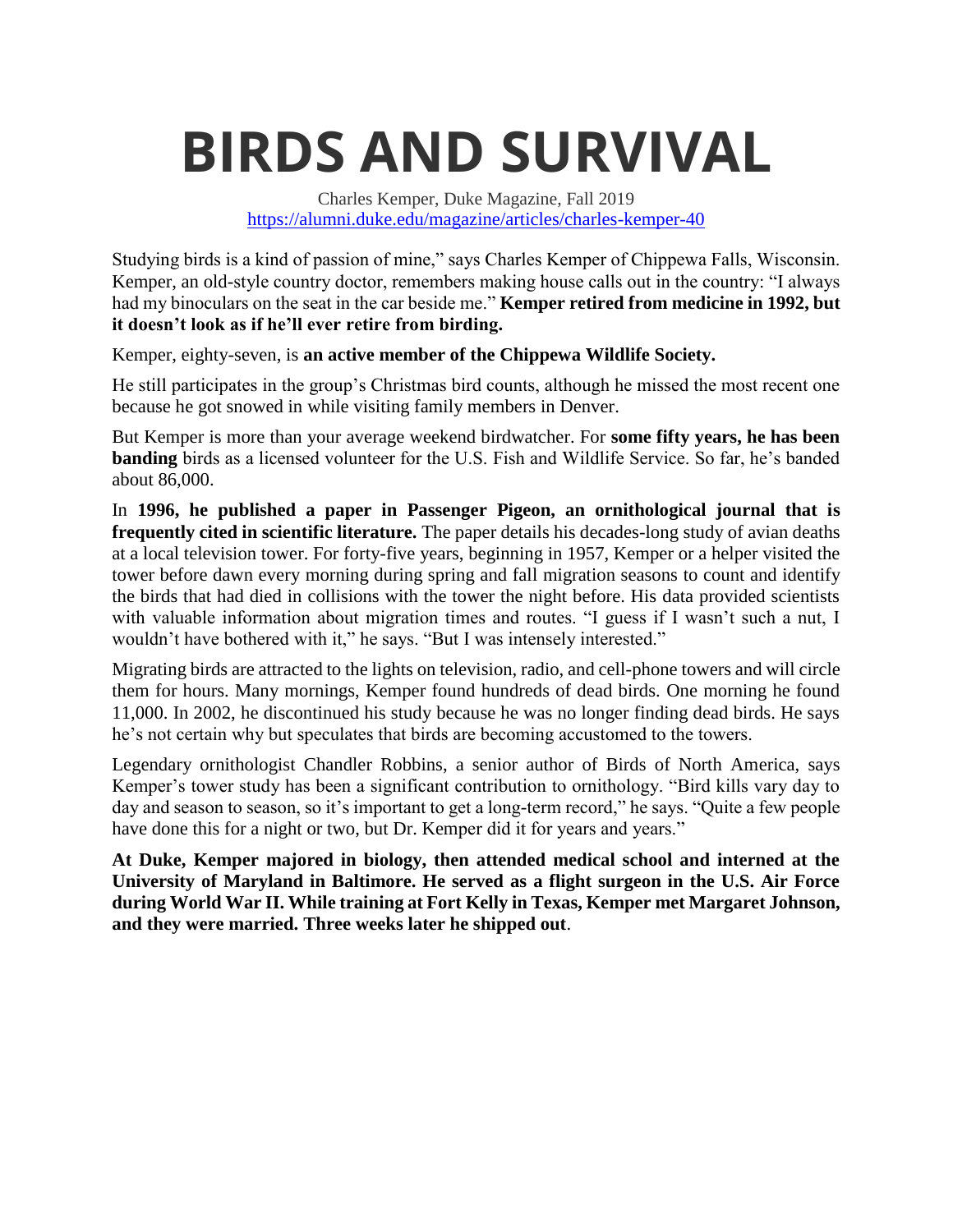After the war, Kemper and his wife settled in west-central Wisconsin, and he began his career as

a general practitioner. "We did everything," he says. "We delivered babies and did appendectomies and gall bladders." The Kempers raised three children; today they have six grandchildren and three great-grandchildren.

Despite his busy career and family life, Kemper always found time for birds. These days, he still bands birds in his back yard and in a nearby eighty-acre woodlot he owns, and he participates in meetings and bird outings of the Chippewa Wildlife Society. Patty Henry, the group's secretary and treasurer, says, "If he is not the most knowledgeable birder in the state right now, he ranks up there. **Everyone knows Dr. Kemper**."

Kemper, who recently finished a book, Birds of the Chippewa Land, that will be published this year, has no plans to slow down. "I'm still going full blast working with birds."

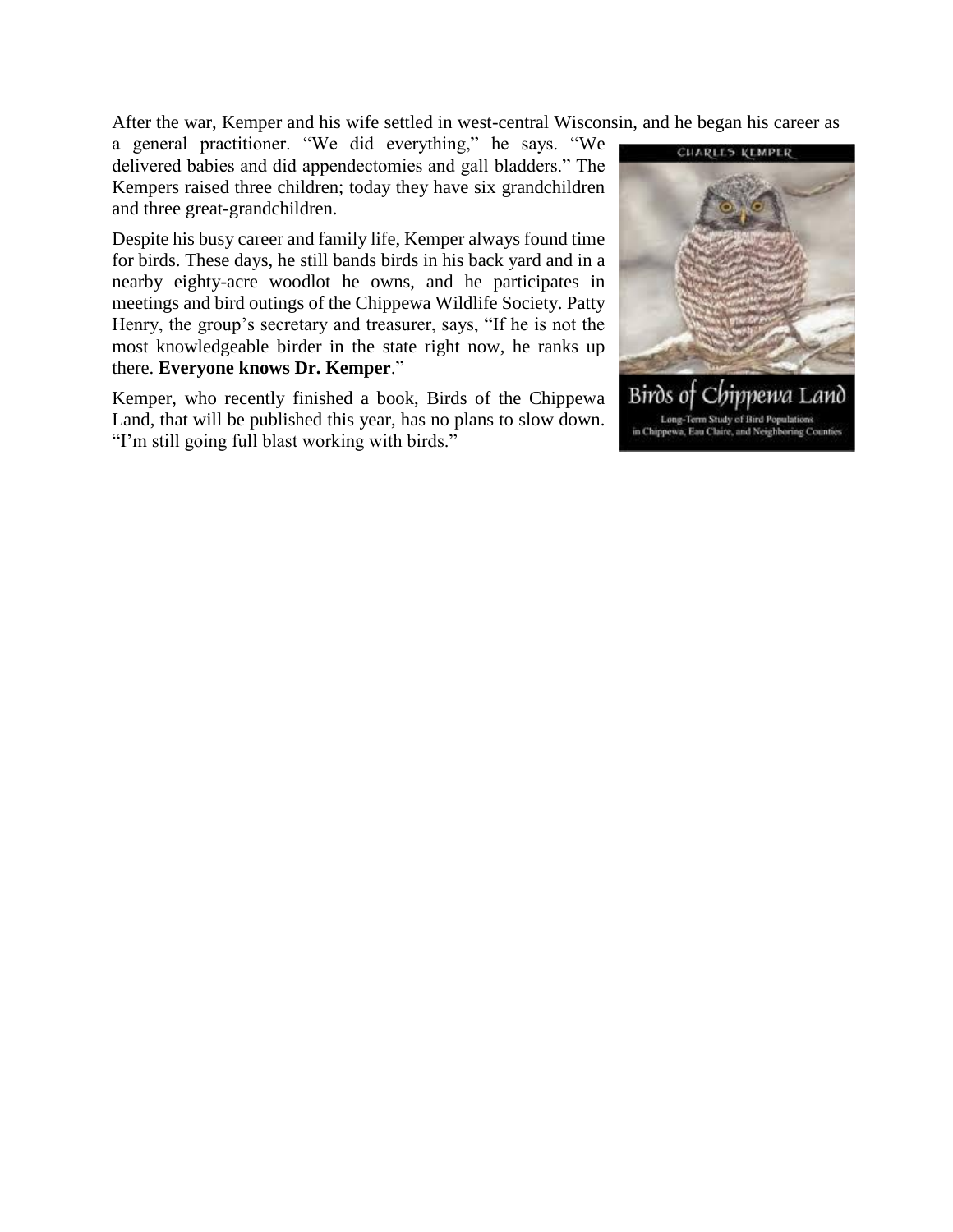### **PLANS FOR KEMPER'S WOODS TAKING FLIGHT**

By Rod Stetzer Apr 21, 2007

Dr. Charles Kemper stunk as a fisherman.

Oh, he tried. He had moved to western Wisconsin from suburban Baltimore, Md., not long after the end of World War II. He tried a hand with saltwater fishing and thought he could try his skills on Lake Wissota and Duncan Creek.

"I never had any luck," said the retired physician.

It was a big break for wildlife in Wisconsin, because the hard-luck fisherman dived into another outdoor activity.



"I took up bird watching and never got skunked," the 87-year-old Kemper said.

Since 1953, he had helped to capture, measure, band and release over 87,000 birds on 80 acres of property he owns southeast of Chippewa Falls. He authored a landmark study covering 45 years of why birds kept on flying into and dying after hitting a TV tower.

Now Kemper, who lives in Chippewa Falls, has agreed to sell his beloved woods to four conservation groups so the land that the birds love will be preserved in its natural state.

Kemper's incredible efforts to help wildlife will be recognized in a ceremony from 1-3 p.m. today at what's called Kemper Woods, southeast of Chippewa Falls.

Kemper will also talk about his new, **over 200-page book, "Birds of Chippewa Land**," that will go on sale this year. The book will include many color photos of birds.

He's been helped with the book by friends Bruce Steger and Mike Dahlby. Proceeds from the sales of the book will be donated by Kemper for the new preserve and to manage the woodlot.

The groups wanting to buy the 80 acres include: Chippewa County Land Conservancy, Inc., Chippewa Valley Wildlife Society, West Wisconsin Land Trust and Friends of Kemper's woods.

County and local conservation groups have applied for state and federal grants that are expected to pay nearly 80 percent of the purchase cost.

The rest will be paid for from contributions from the community.

Kemper has been working with birds on the 80 acres since the early 1950s, when a lady owned the land.

One day she told him she had received an offer from a gravel company to buy the property. "I offered her \$5,000 for it," he said.

But to pull off the deal, Kemper had to borrow against his life insurance to get the \$5,000, then a hefty sum of money.

"That turned out for me to be the best investment I ever made," he said.

Not because of the rise in property value, but because buying the land allowed Kemper to have a good place to monitor birds for decades.